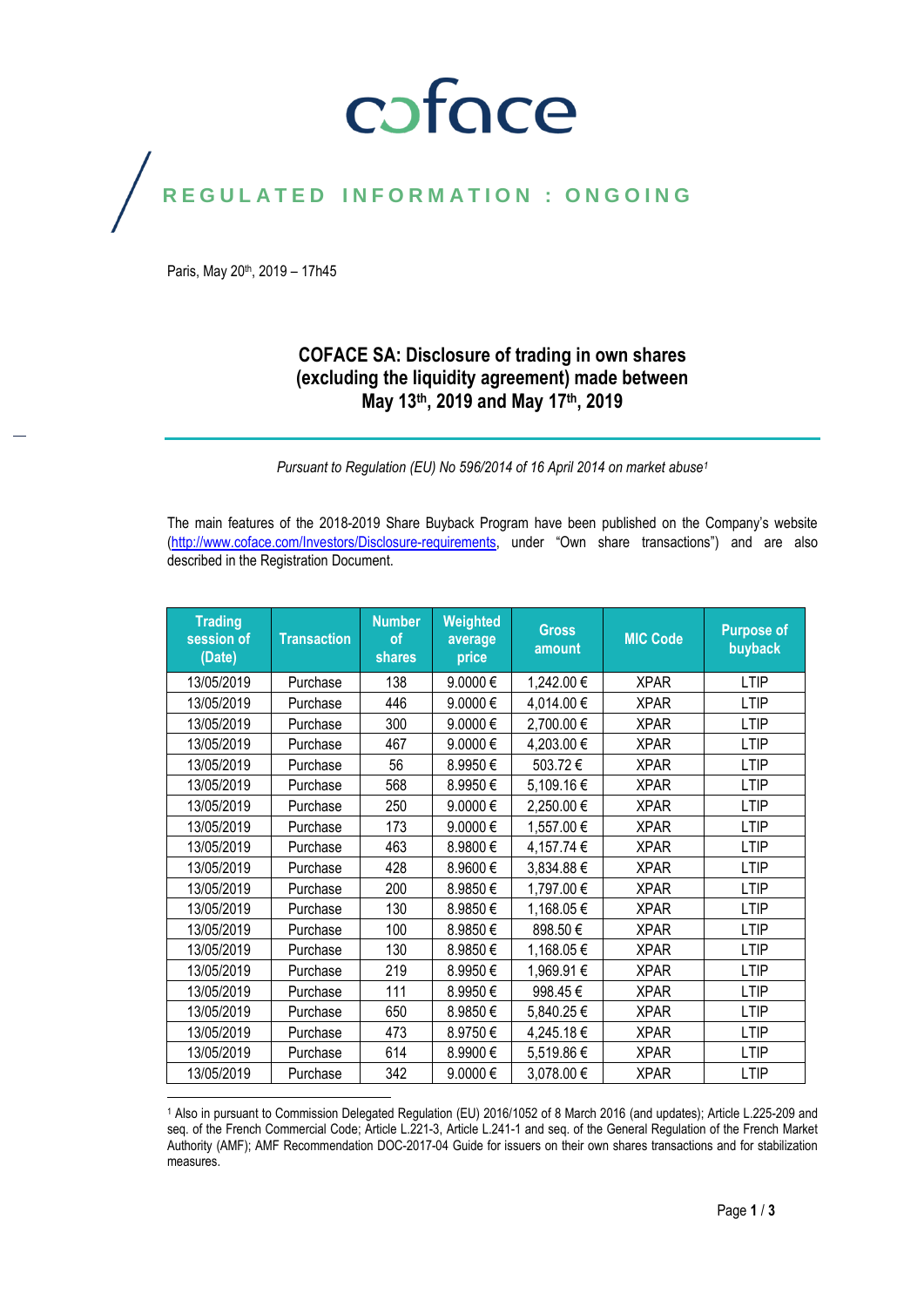# COFOCE

## $\bigg)$

| 13/05/2019                    | Purchase | 172    | 8.9950€      | 1,547.14 €  | <b>XPAR</b> | <b>LTIP</b> |
|-------------------------------|----------|--------|--------------|-------------|-------------|-------------|
| 13/05/2019                    | Purchase | 248    | 8.9950€      | 2,230.76€   | <b>XPAR</b> | <b>LTIP</b> |
| Total 13/05/2019              |          | 6,678  | 8.9896€      | 60,033€     | <b>XPAR</b> | <b>LTIP</b> |
| 14/05/2019                    | Purchase | 691    | $9.0000 \in$ | 6,219.00€   | <b>XPAR</b> | <b>LTIP</b> |
| Total 14/05/2019              |          | 691    | 9.0000 €     | 6,219€      | <b>XPAR</b> | <b>LTIP</b> |
| 15/05/2019                    | Purchase | 428    | $9.0000 \in$ | 3,852.00 €  | <b>XPAR</b> | <b>LTIP</b> |
| 15/05/2019                    | Purchase | 1,113  | 9.0000€      | 10,017.00 € | <b>XPAR</b> | <b>LTIP</b> |
| 15/05/2019                    | Purchase | 1,018  | 9.0000 €     | 9,162.00 €  | <b>XPAR</b> | <b>LTIP</b> |
| 15/05/2019                    | Purchase | 496    | $9.0000 \in$ | 4,464.00 €  | <b>XPAR</b> | <b>LTIP</b> |
| 15/05/2019                    | Purchase | 500    | $9.0000 \in$ | 4,500.00€   | <b>XPAR</b> | <b>LTIP</b> |
| 15/05/2019                    | Purchase | 252    | $9.0000 \in$ | 2,268.00 €  | <b>XPAR</b> | <b>LTIP</b> |
| Total 15/05/2019              |          | 3,807  | 9.0000 $\in$ | 34,263€     | <b>XPAR</b> | <b>LTIP</b> |
| Total 13/05/2019 - 17/05/2019 |          | 11,176 | 8.9938€      | 100,515€    |             | <b>LTIP</b> |